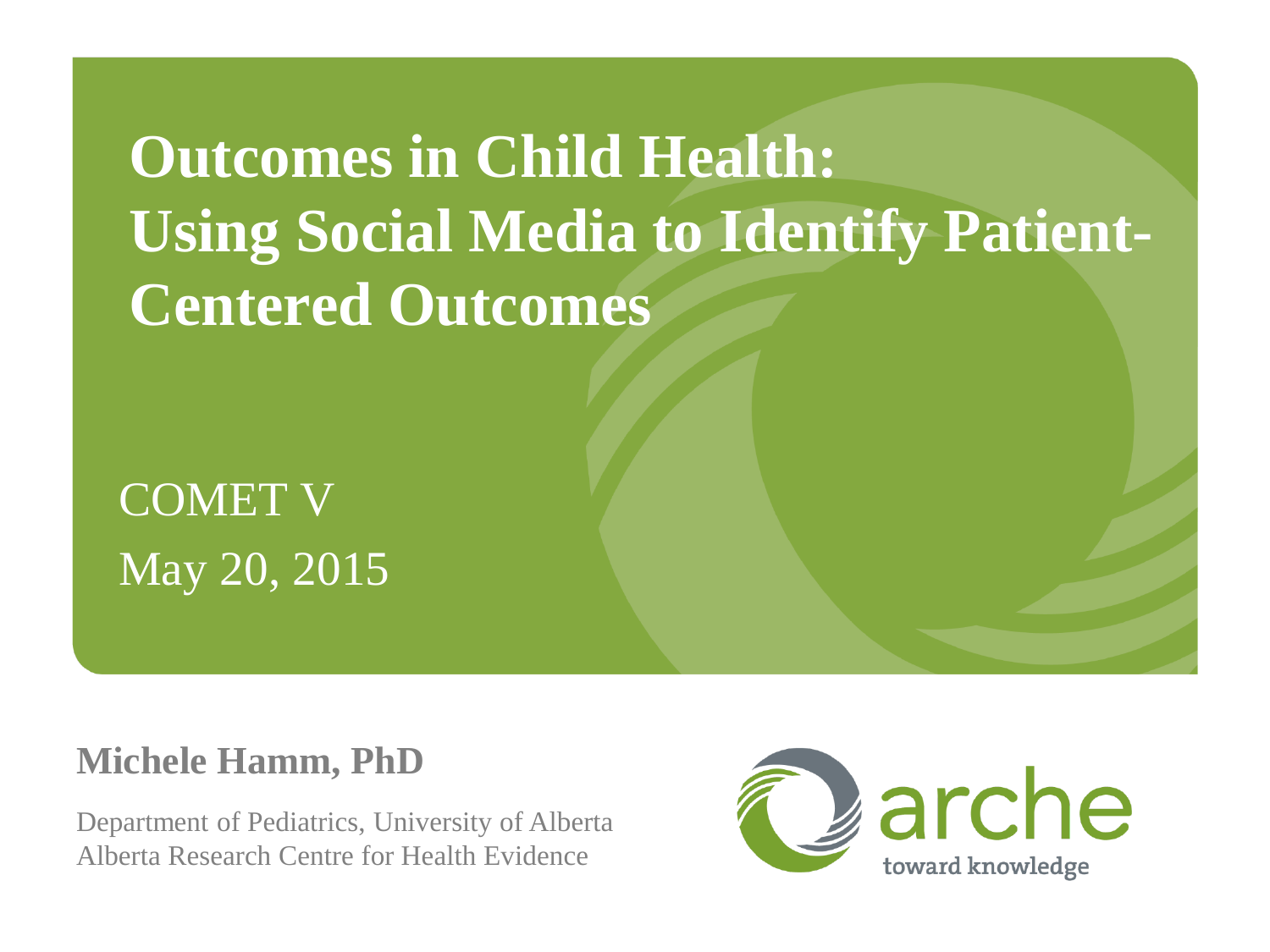# **Introduction**

- Selecting relevant outcomes for research is becoming increasingly patient-centered
	- Many methods of engagement to choose from
- **Could social media be used as a novel, efficient** method?
	- Popular, highly accessed tools
	- Potential to allow broad dissemination to a diverse and representative sample
- **OUTCH (Outcomes in Child Health) Study**



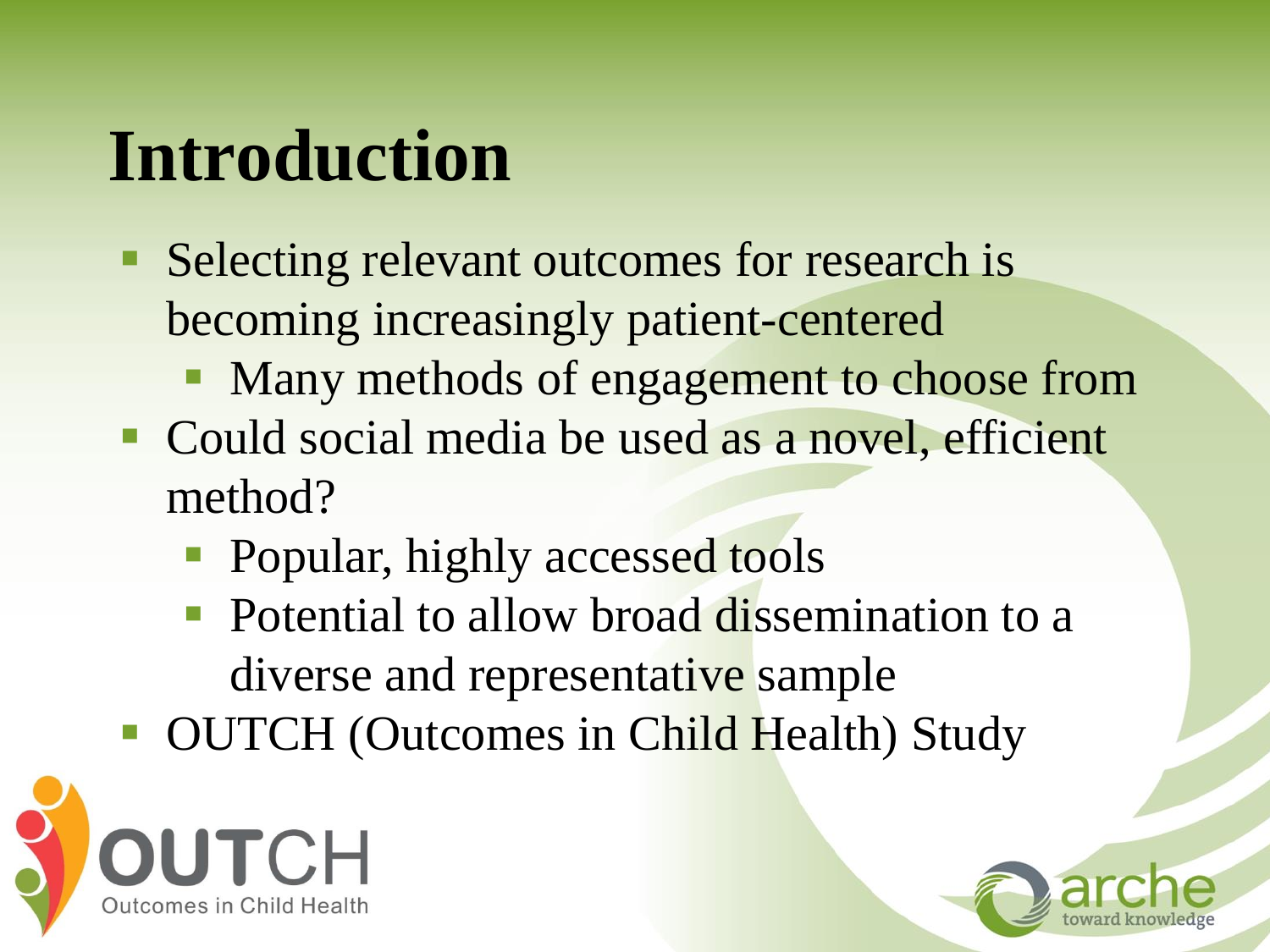# **Research Question**

- How effective is social media as a strategy to engage with parents in determining patientcentered outcomes?
- Objectives:
	- To evaluate the process of using social media, using pediatric acute respiratory infections (ARI) to establish proof-of-principle
	- To examine the breadth and representativeness of the population engaged
	- To collect data from parents on patient-centered outcomes in pediatric ARI

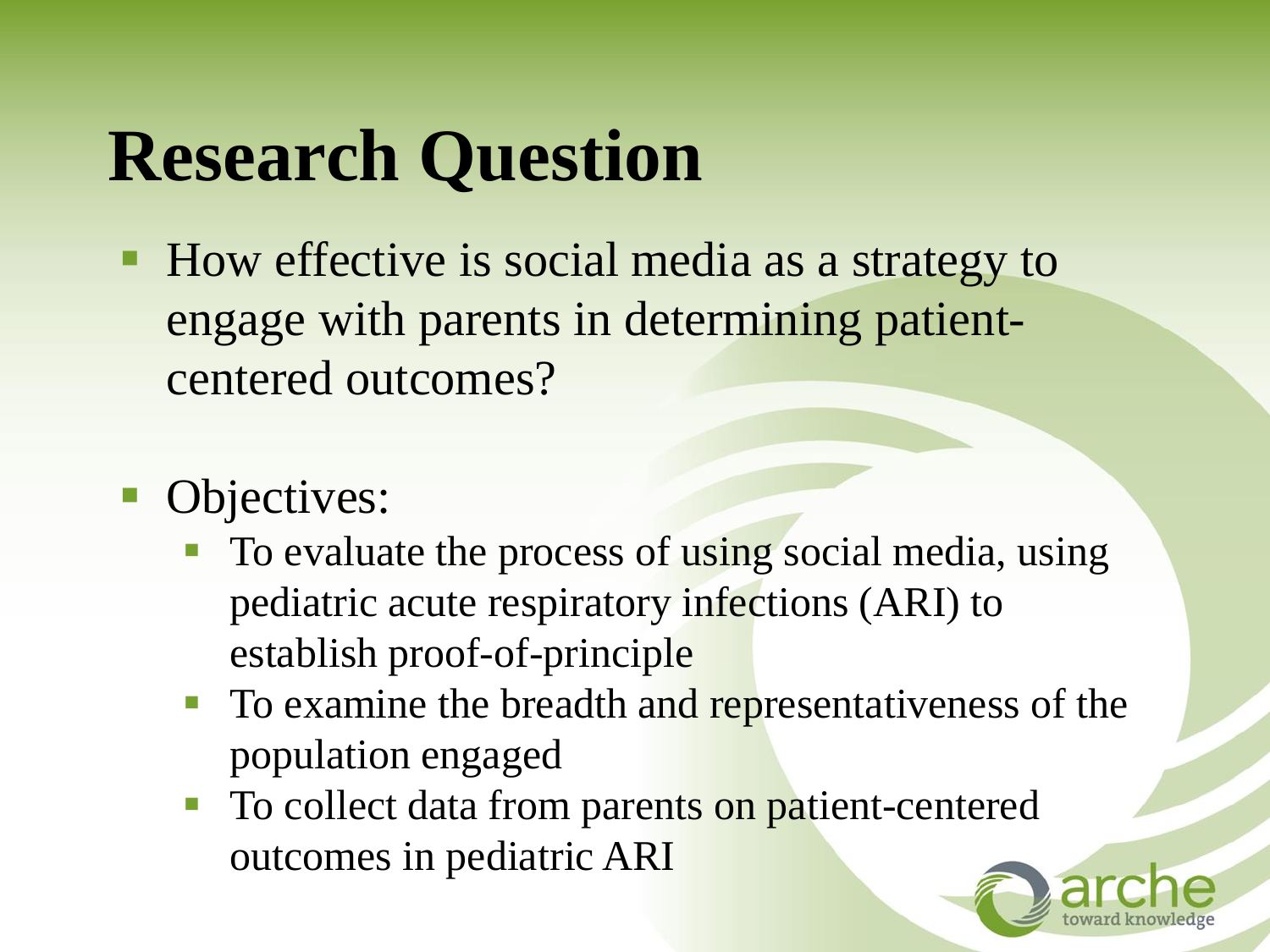# **Methods: Survey**

- Surveyed parents about patient-important outcomes in pediatric ARI
- Administered online through an independent company (Nooro)
- **Accessible via desktop or mobile devices**
- Rank, rate outcomes for importance
	- Based on outcomes identified from Cochrane reviews
- **Free text responses**
- Demographics

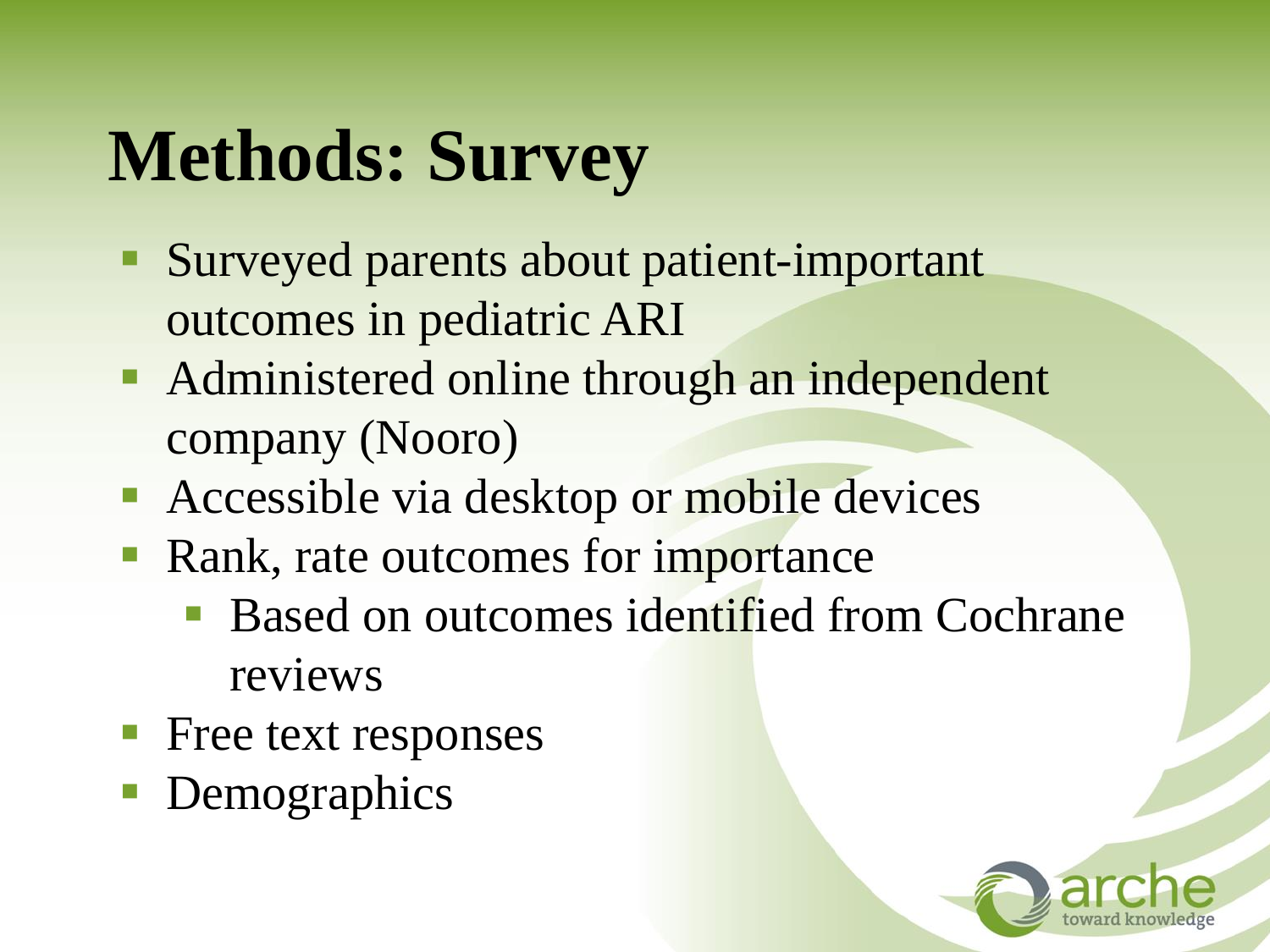# **Methods: Online strategy**

- **Developed an online presence** 
	- Study website (SOUTCH WWW.Outch-study.com)
	- Facebook page ( **FOUTCH**)
	- Twitter ( @OUTCH\_Study)
- Snowball sampling
	- **TREKK, CCNet, ACCFCR, Stollery Family** Centered Care Network, Mommy Connections

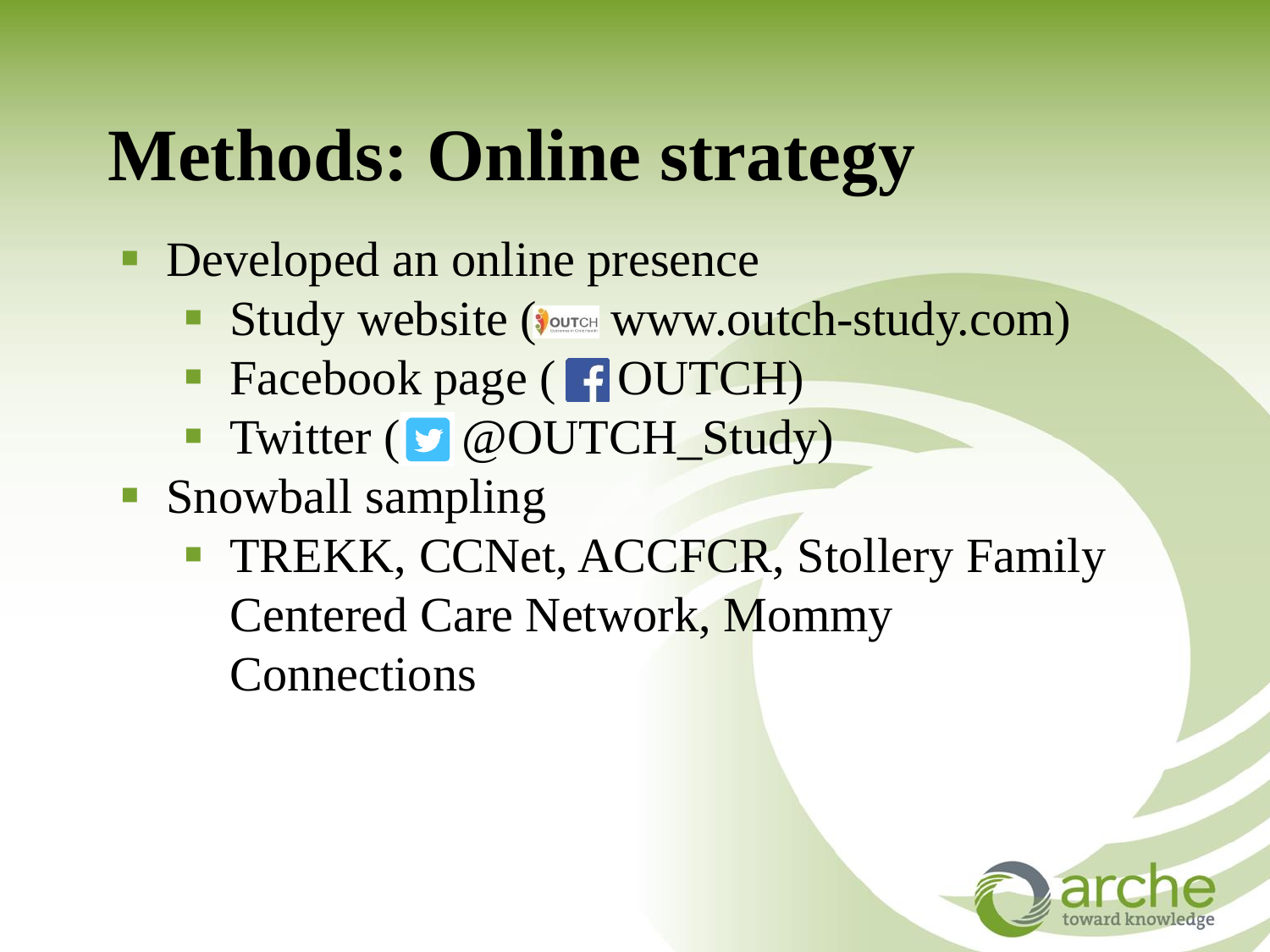# **Methods: Paid advertising**

- **Digital media marketing company**
- Implemented for last 4 weeks of study period
- **Facebook advertising** 
	- **Standard ads**
	- Promoted posts

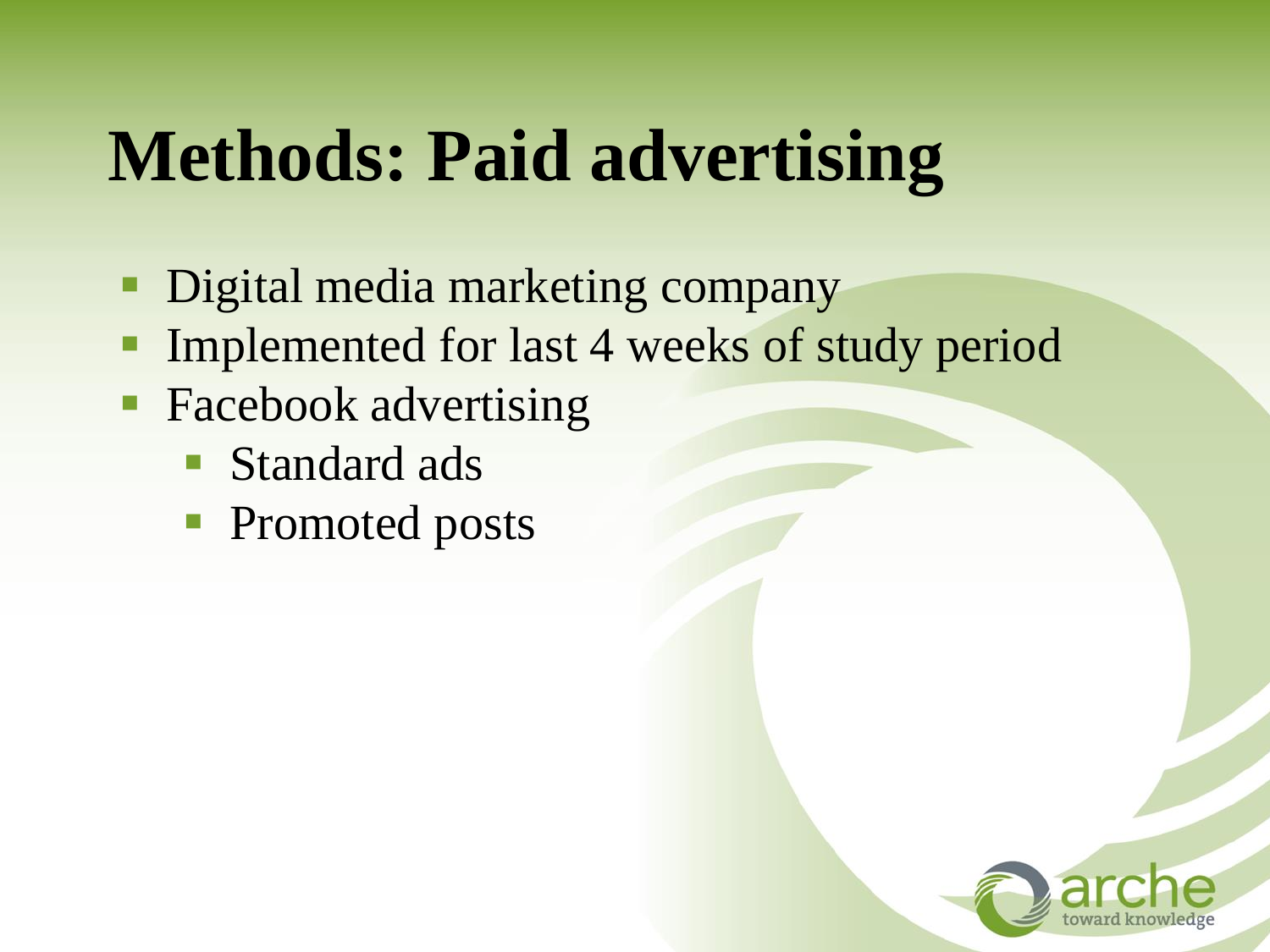# **Methods: Analysis**

- Web traffic
	- Google Analytics (study website)
	- Nooro (survey)
	- **Facebook Insights**
	- **Twitter followers**
- **Descriptive statistics** 
	- Demographics
	- **Survey responses**
	- **Comparison of parent-identified outcomes to** outcomes in Cochrane reviews

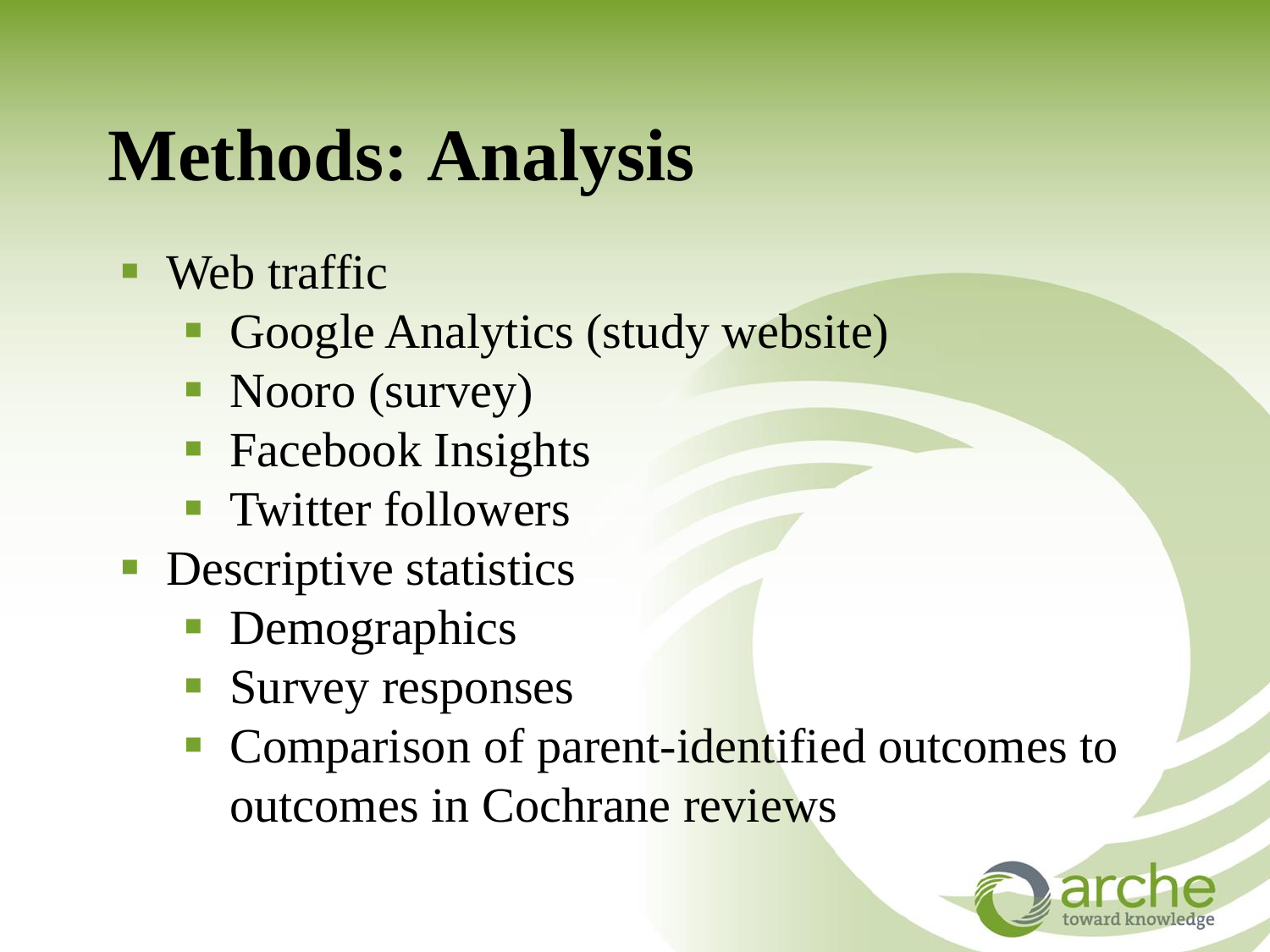## **Results: Web Traffic**

- **Survey live for 14 weeks** 
	- **111** responses
- Study website: 553 unique visitors (675 visits)
- Survey website: 5,027 visitors
- **Facebook: 104 likes**
- **Twitter: 52 followers**
- Source of referral:
	- $\blacksquare$  Facebook 51.8%
	- Friend  $-45.5\%$
	- Twitter  $-10.0\%$

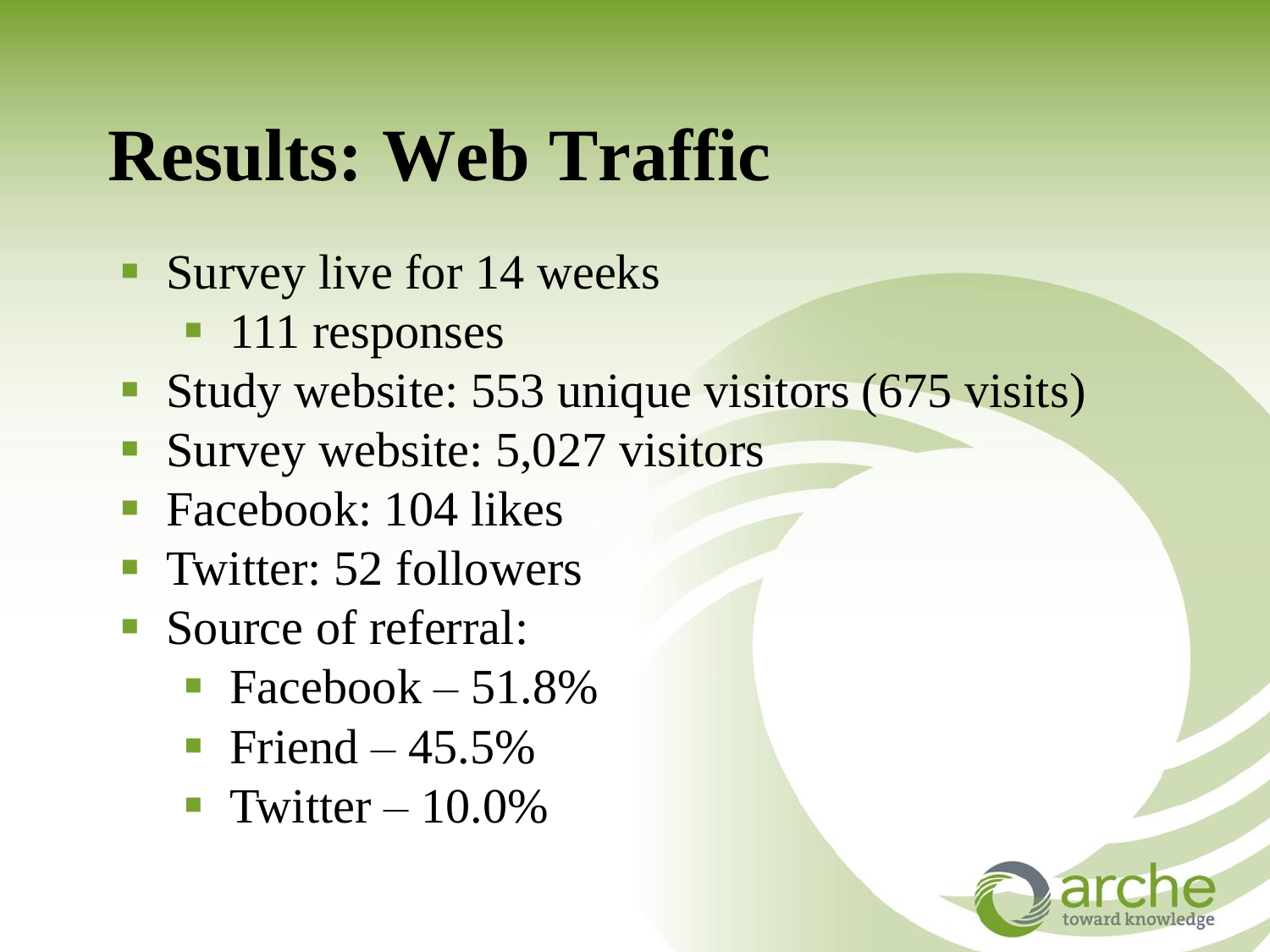# **Results: Demographics**

| <b>Responses</b>                                                                                                                                                     |
|----------------------------------------------------------------------------------------------------------------------------------------------------------------------|
| Female: 90.0%; Male: 10.0%                                                                                                                                           |
| Median (range): 1978 (1946-1995)                                                                                                                                     |
| Some high school: 0.9%<br>High school graduate: 4.6%<br>Some college/university: 6.4%<br>College/university graduate: 45.5%<br>Post-graduate education/degree: 42.7% |
| $\langle 70,000: 24.6\%$<br>70-89,999: 12.7%<br>$>90,000$ : 62.7%                                                                                                    |
| Married/common-law: 89.1%<br>Never married, separated, divorced,<br>widowed: $11.0\%$                                                                                |
| Median (range): $2(0-4)$                                                                                                                                             |
|                                                                                                                                                                      |

t**oward** kn

edge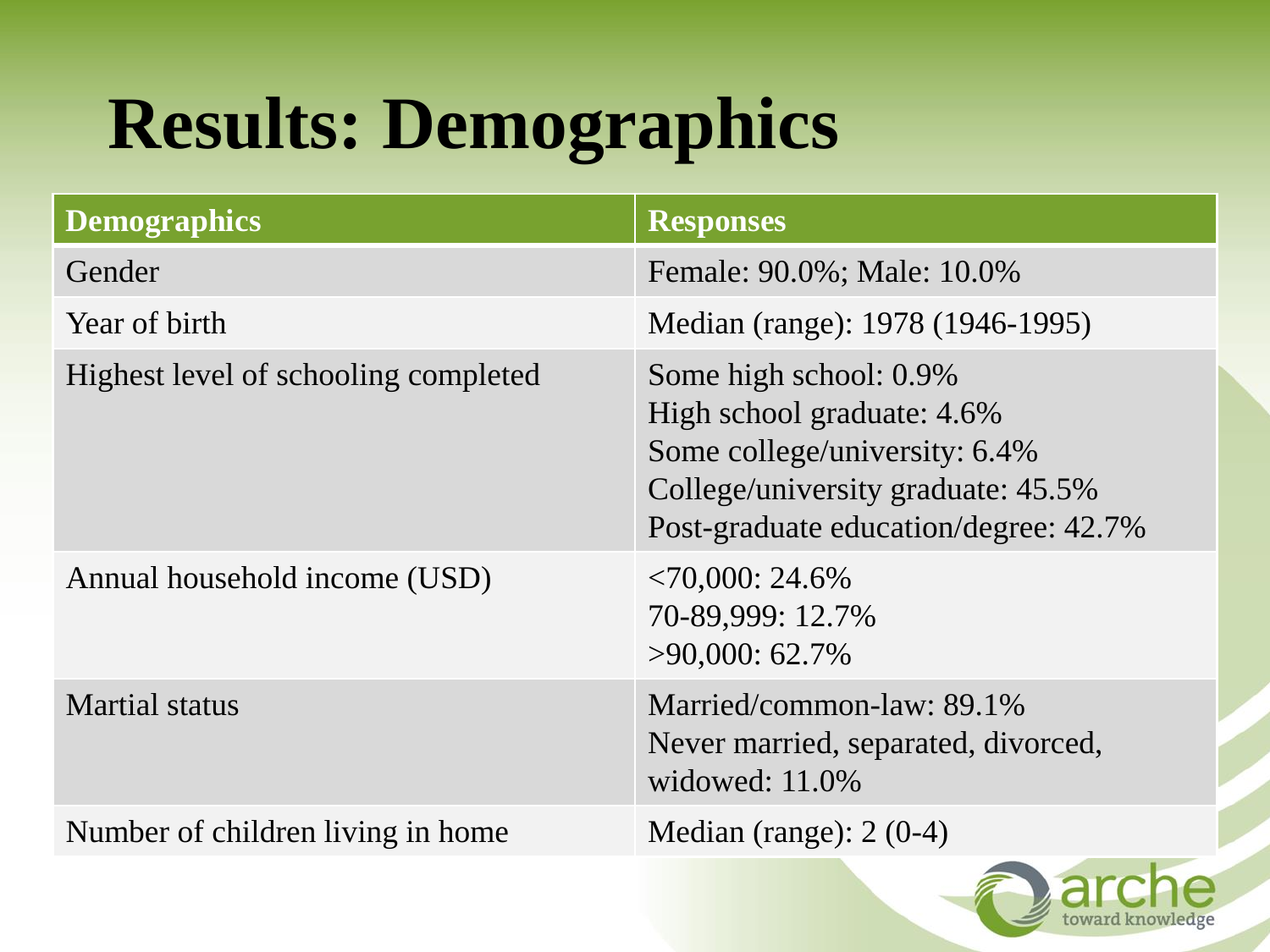# **Results: Geographic Distribution**

| <b>Demographics</b> | <b>Responses</b>                                                                                 |
|---------------------|--------------------------------------------------------------------------------------------------|
| Country             | Australia: 1.8%<br>Canada: 70.0%<br>England: 7.3%<br>India: 1.8%<br>Portugal: 1.8%<br>USA: 17.3% |
| Type of community   | Urban $(\geq 10,000 \text{ pop.})$ : 92.7%<br>Rural $(<10,000$ pop.): 6.4%<br>Missing: 0.9%      |

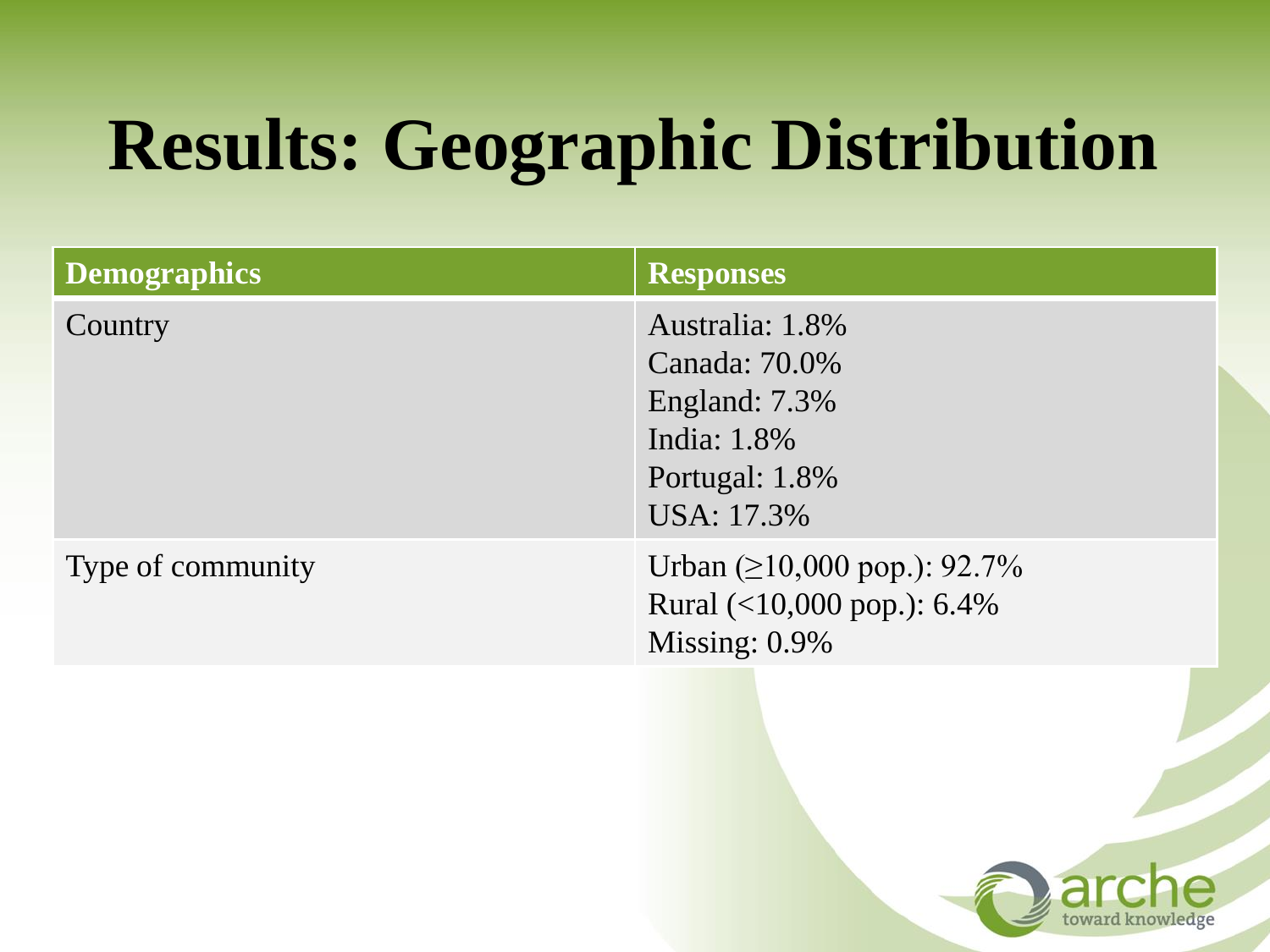# **Results: Children's Illnesses**

| <b>Demographics</b>                      | <b>Responses</b>                                                                                                                                                              |
|------------------------------------------|-------------------------------------------------------------------------------------------------------------------------------------------------------------------------------|
| Acute respiratory infections experienced | Croup: 44.6%<br>Wheezing: $43.6\%$<br>Influenza: 38.2%<br>Strep throat/tonsillitis: 32.7%<br>Sinusitis: $29.1\%$<br>Asthma: 26.4%<br>Bronchiolitis: 26.4%<br>Pneumonia: 21.8% |
| Most concerning episodes                 | Croup: 24.7%<br>Pneumonia: 19.8%<br>Asthma: 18.5%<br>Bronchiolitis: 12.4%<br>Wheezing: 7.4%<br>Strep throat/tonsillitis: 3.7%<br>Sinusitis: 3.7%                              |
| Hospital admission                       | Yes: $20.0\%$ ; No: $80.0\%$                                                                                                                                                  |

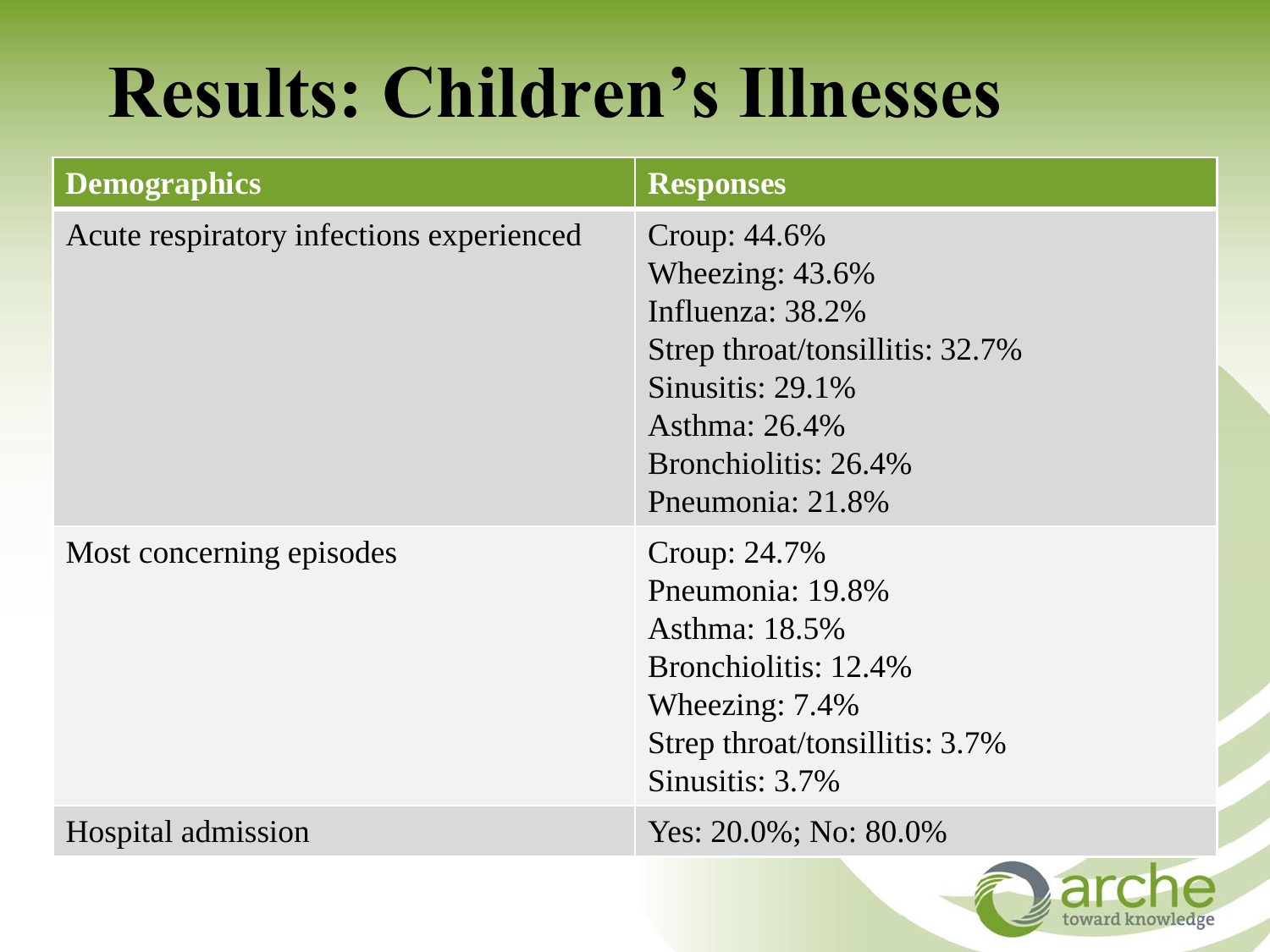# **Results: Paid Advertising**

- **Multiple ads were run simultaneously and** evaluated – the better performing ones were kept and others were adapted
- **Promoted posts more effective than standard ads**
- Ads containing prize information were the most popular
- Ad reach: 684,887
- **Total clicks: 3,240**
- Cost: \$1,330
- Survey responses: 7 in 25 days

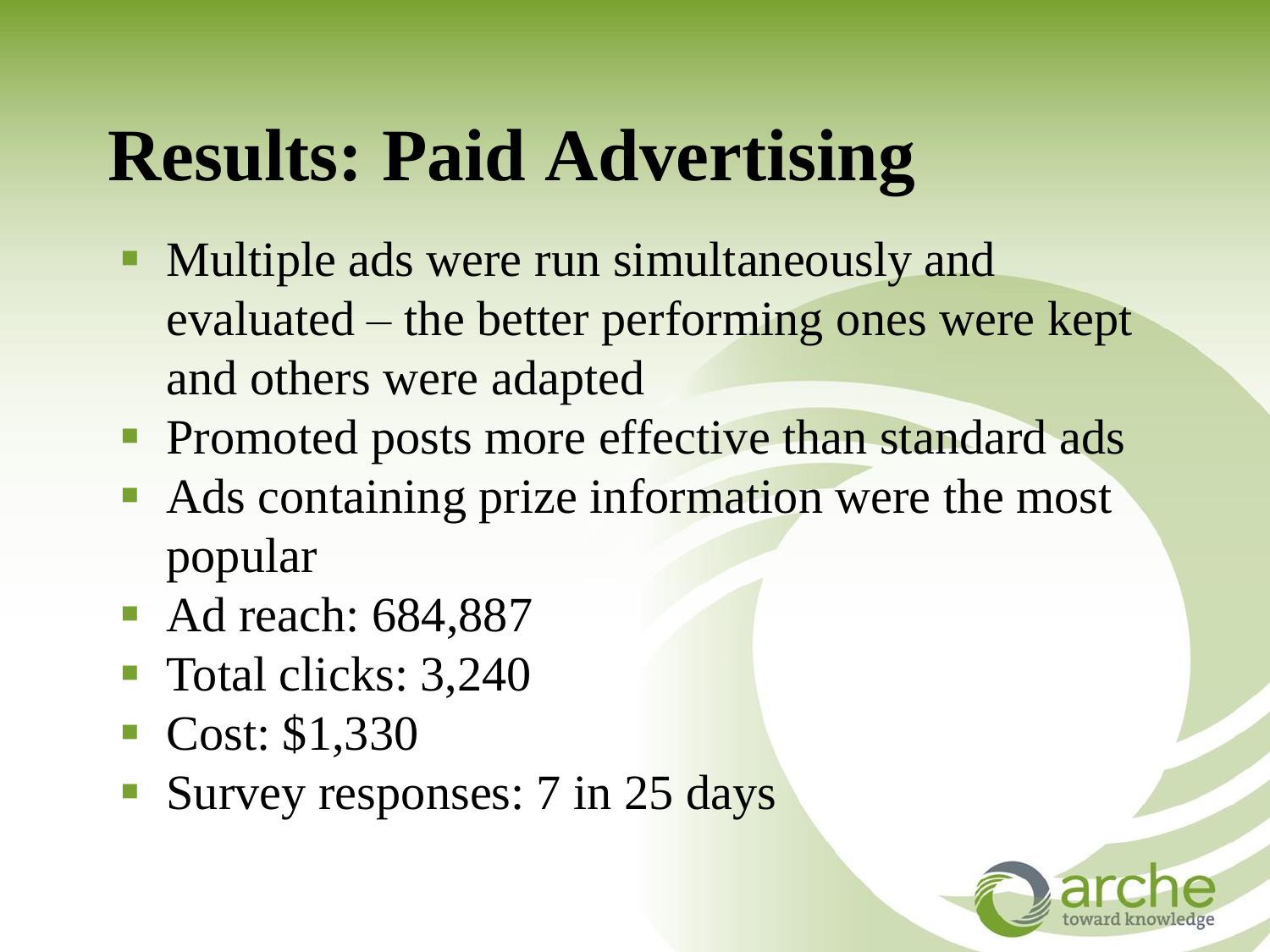## **Results: Web Traffic**



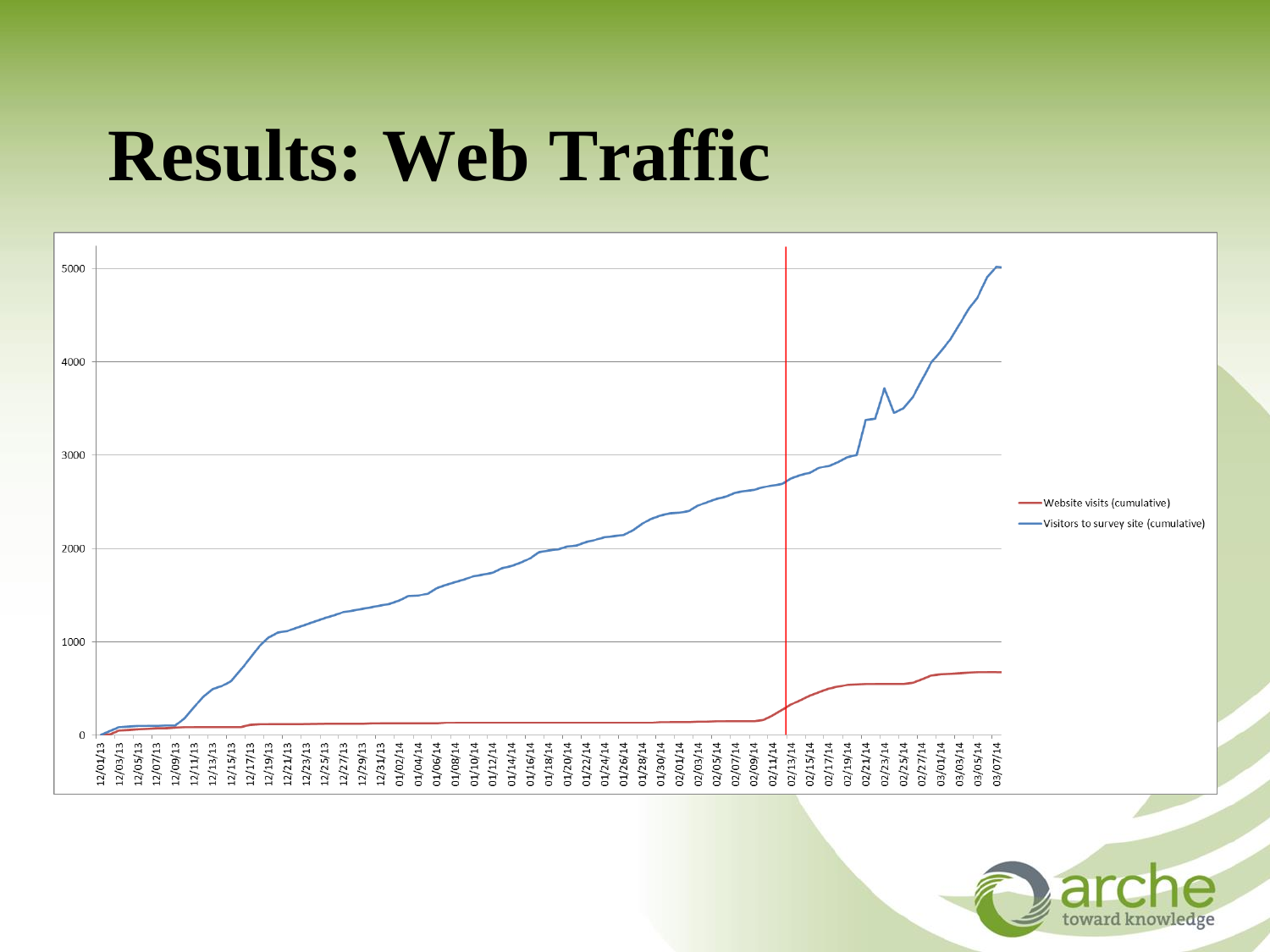## **Results: User Engagement**



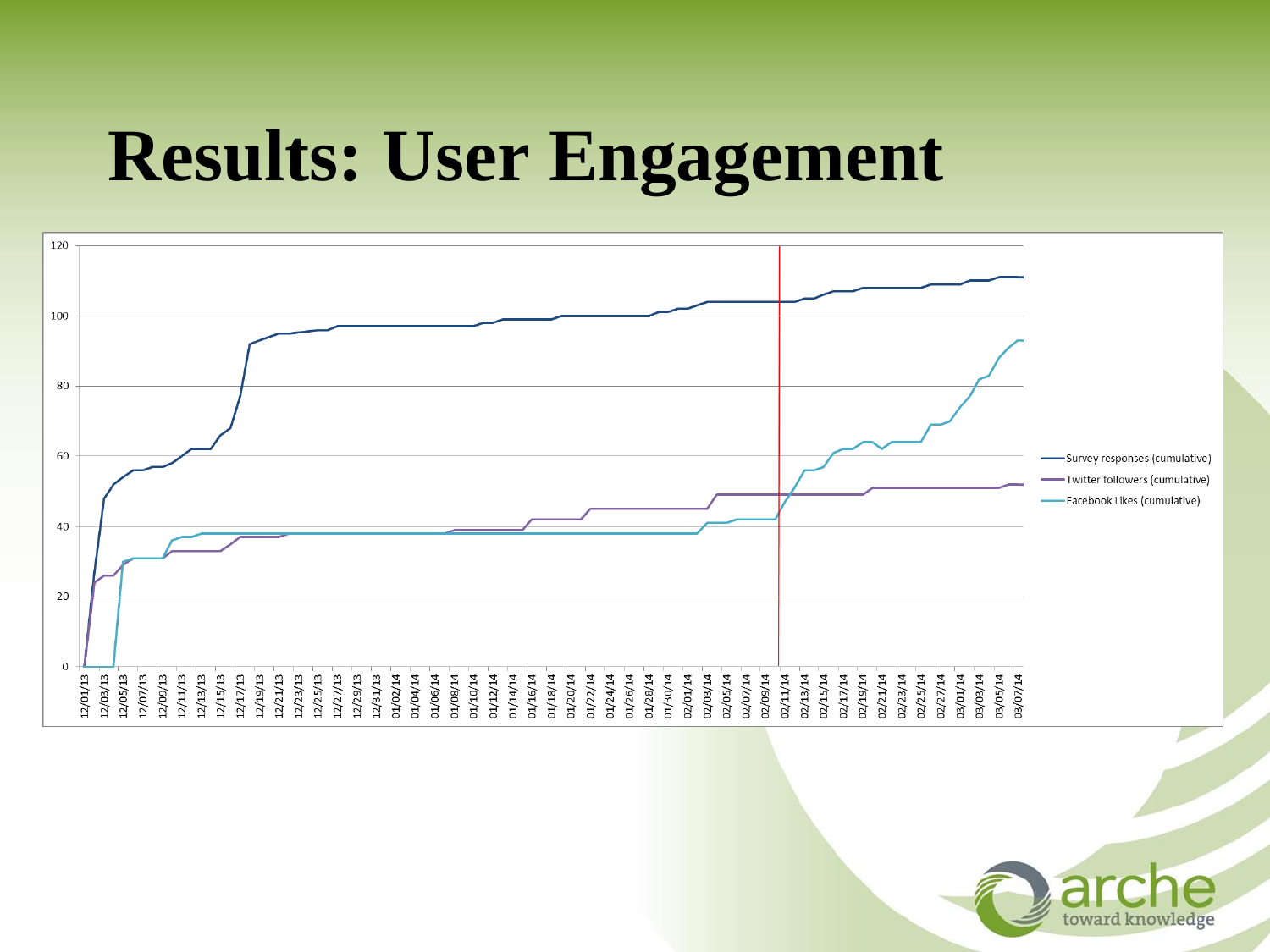#### **Parents' ranking of items they would find most concerning**

1. That your child could have major complications from their illness, such as a long-term disability.

- 2. Your child's symptoms (for example, coughing, fever, sore throat).
- 3. How long your child needed to stay in the emergency department or hospital.
- 4. If your child needed to see a doctor.
- 5. If your child needed to return to the doctor or hospital after being sent home.
- 6. Your child's reaction to his or her medicine (for example, if it caused side effects).
- 7. Your child's test results that tell the doctor how he or she is doing.

8. How well you and your child could keep up the day-to-day activities of your normal life.

9. That your child could develop minor complications from their illness, such as cough or rash.

10. The costs of your child's illness (for example, for medicine or child care).

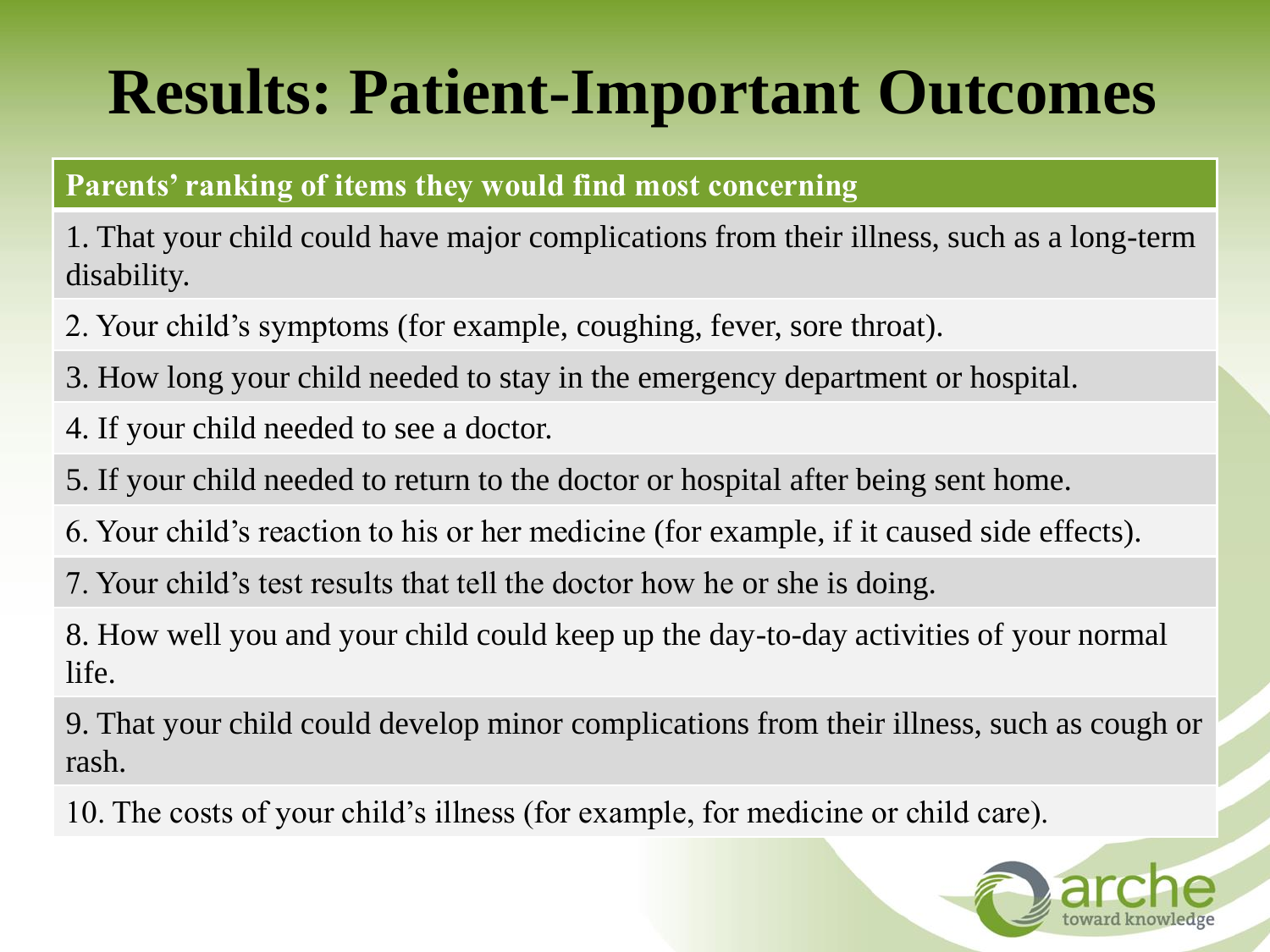- Agreement between parents and reviews:
	- **Safety:**
		- Adverse events reported 26 times in 35 reviews
		- Major side effects scored 86.7/100 by parents
	- **Costs:**
		- Reported in 2 reviews; among the least important concerns to parents

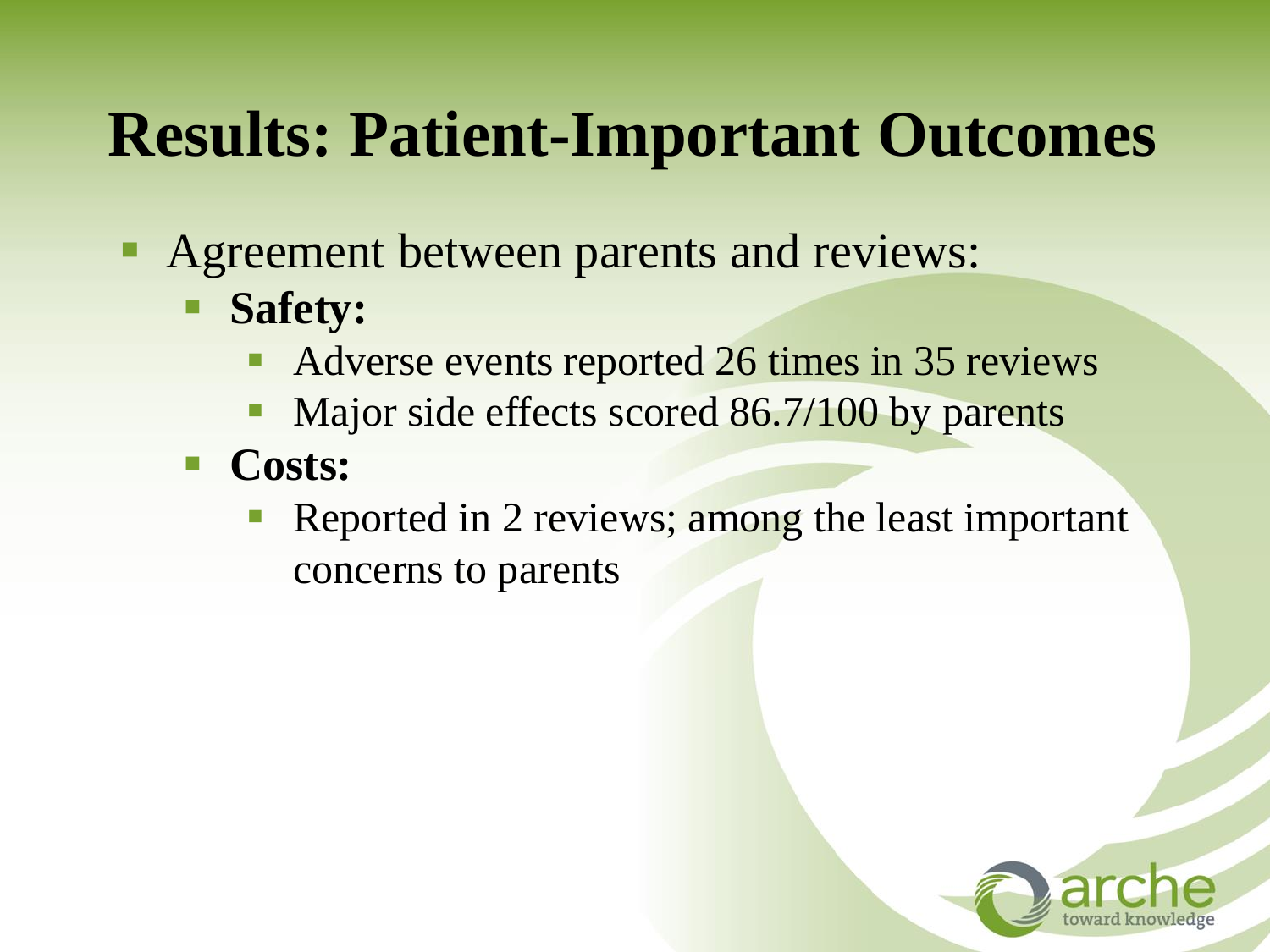- **Discrepancies between parents and reviews:** 
	- **Complications** were parents' top concern (94.5/100); addressed 9 times in 35 reviews
	- **Resource utilization:** admission rates, length of stay/time to discharge frequently reported in reviews; less prominent among parents

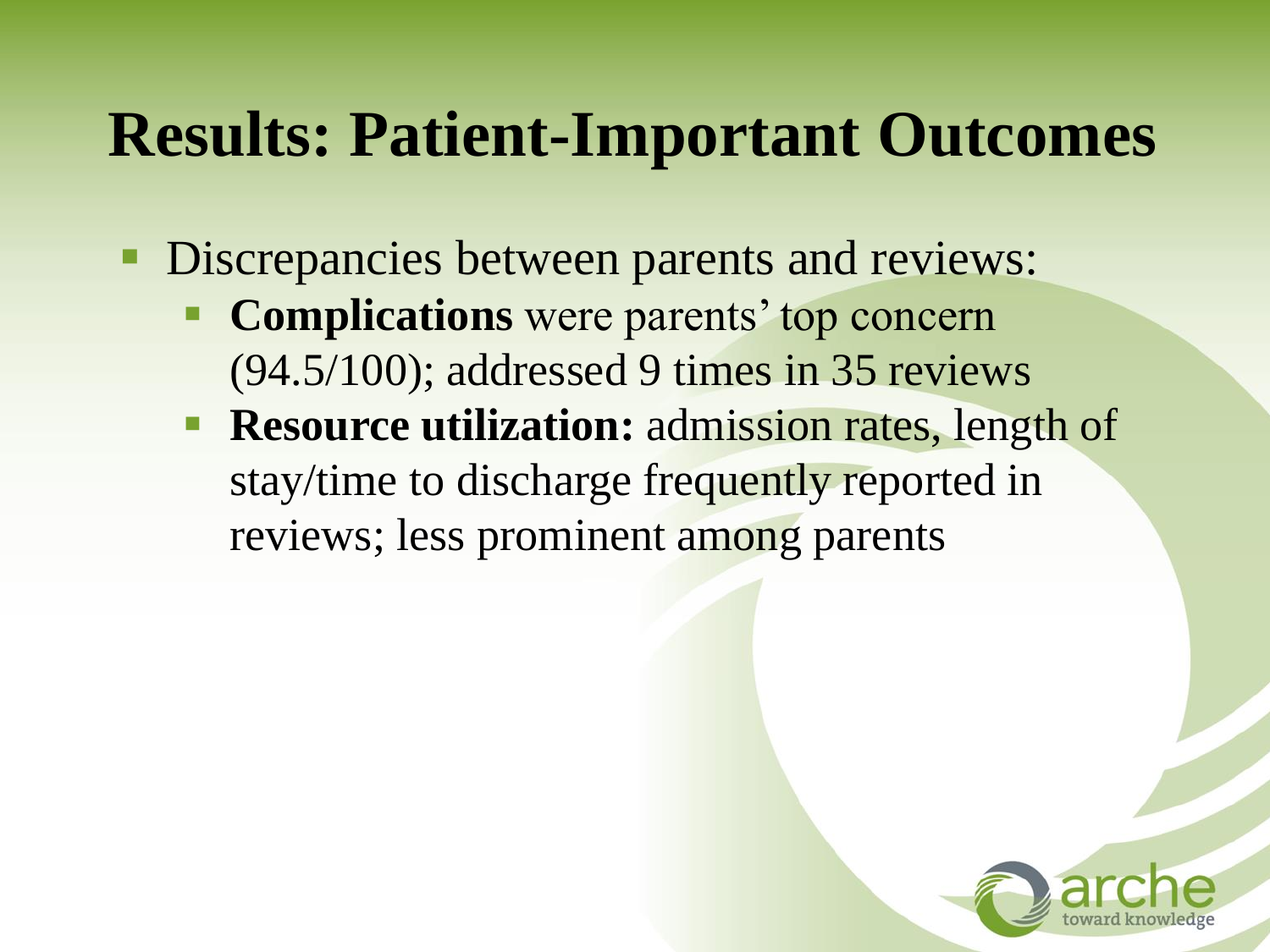Other concerns identified by parents:

- Most frequently 'social and family outcomes'
	- **E.g., spread between siblings/parents, how child or** siblings are coping, how to communicate with/reassure child
- Most common (mentioned by  $\geq 10$  respondents)
	- Being able to recognize signs/symptoms
	- Being able to monitor child's condition/administer treatment properly at home
	- Timely access to care

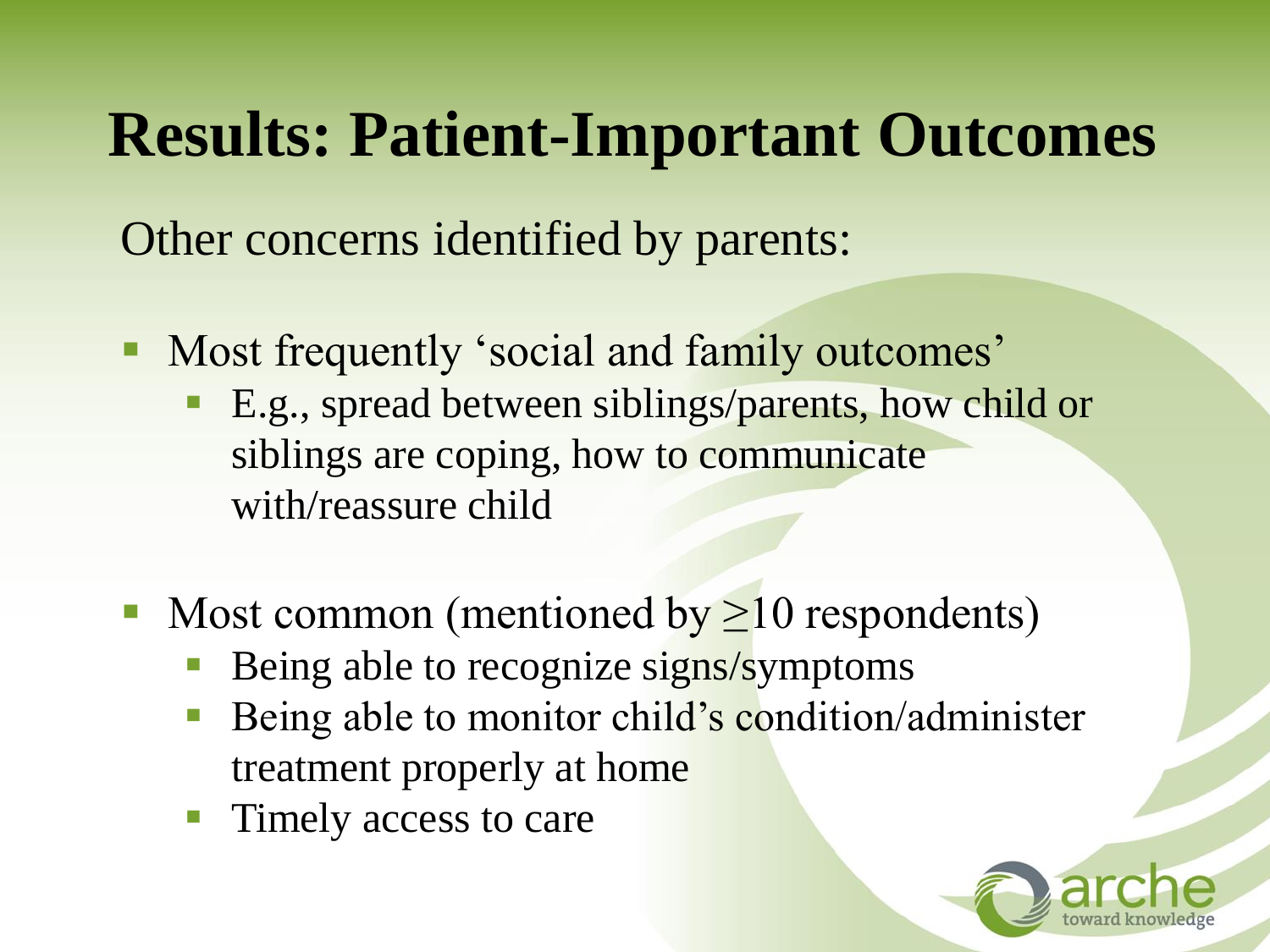# **Discussion: Social Media**

- Most surveys were completed in the first month
- **Most survey respondents were:** 
	- **Highly educated**
	- **Urban dwelling**
	- **F**emale
- Facebook and friends were the most common sources of referral to the survey
- Paid advertising offered a low return on investment

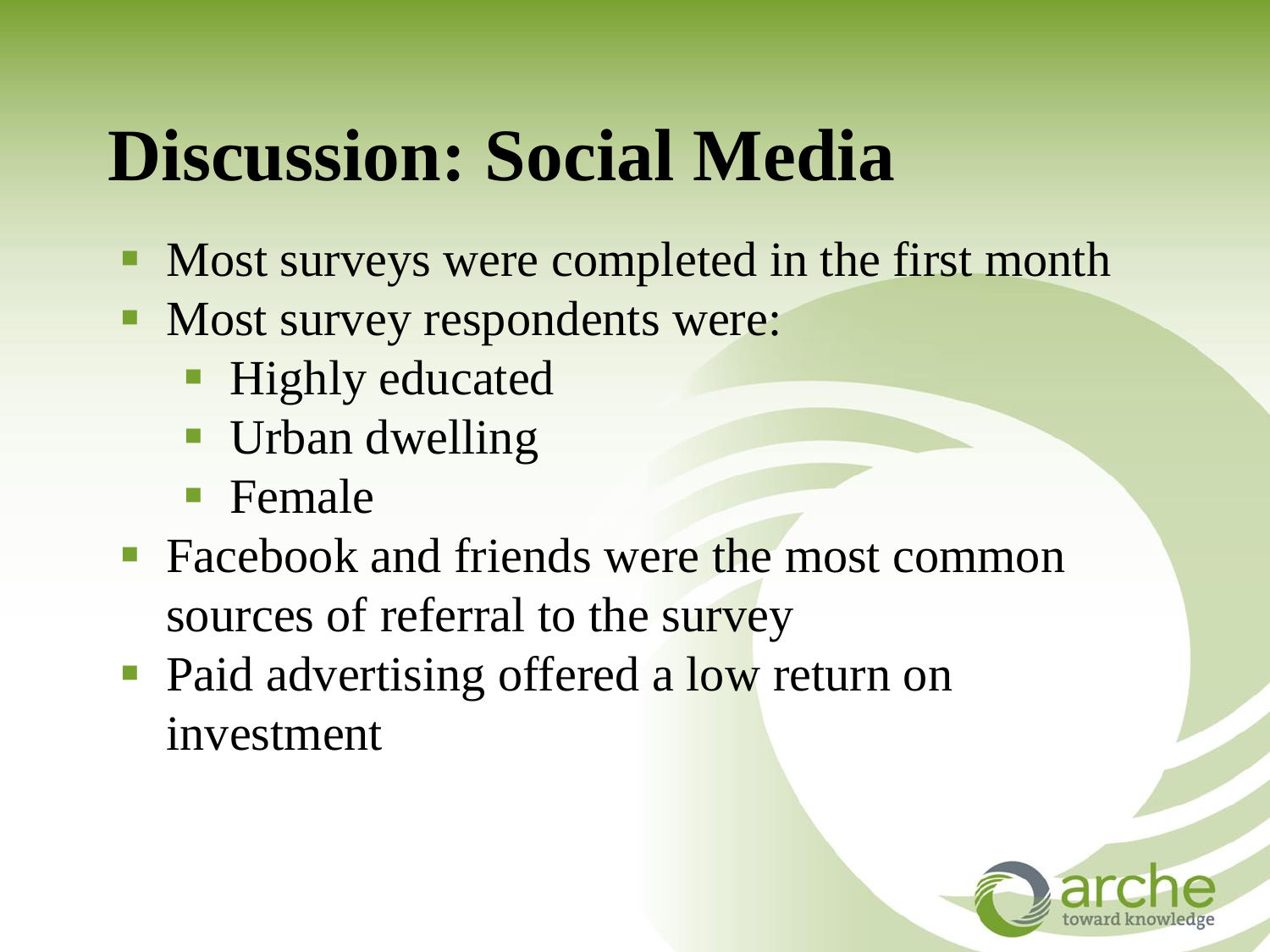# **Discussion: Outcomes**

- Safety was of primary importance to parents and they ranked major complications as their top concern
- **Outcomes reported in Cochrane reviews had** moderate agreement with outcomes identified by parents
- Outcomes not reported in Cochrane reviews that were identified by parents were most often social and family outcomes

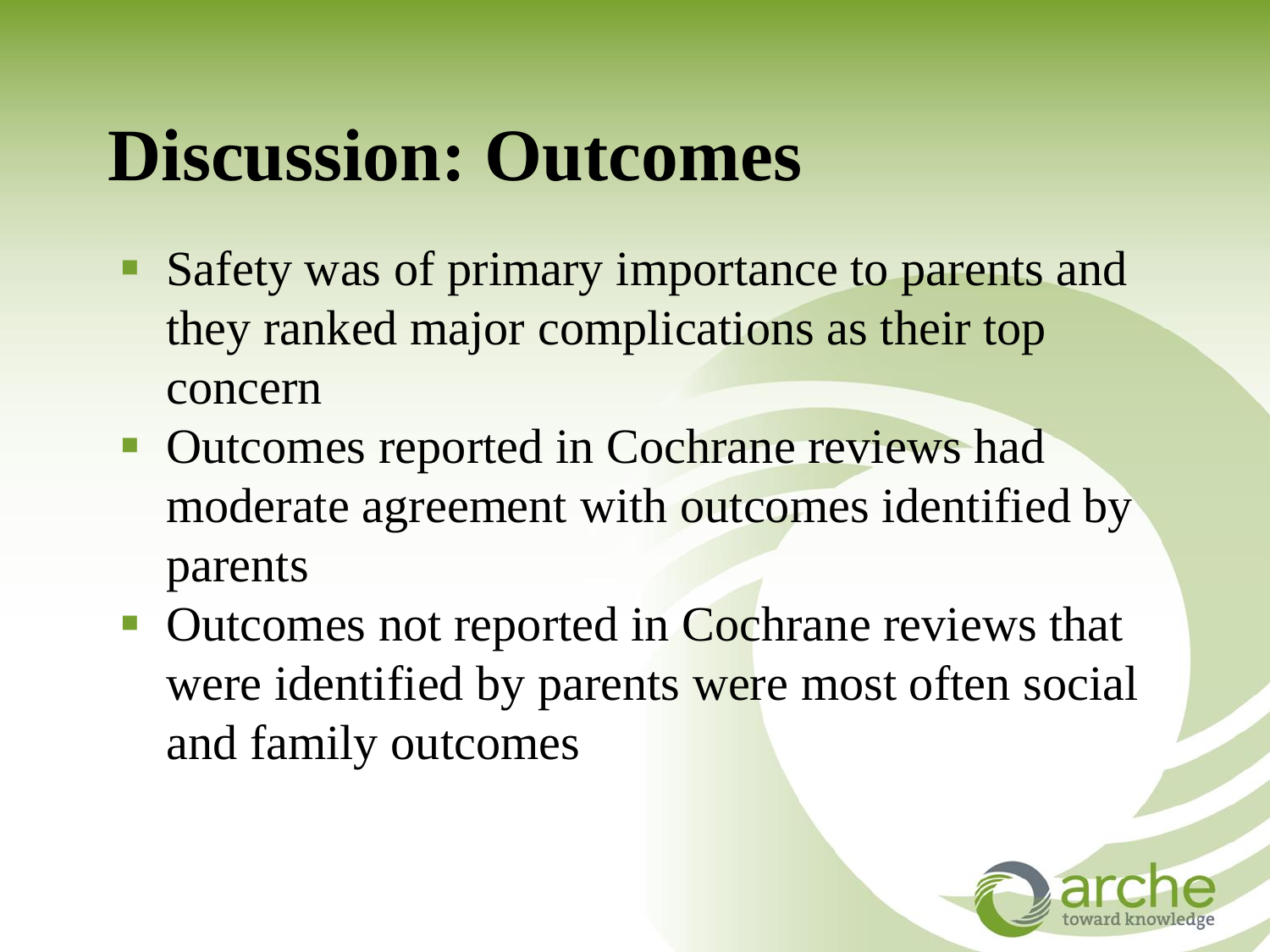## **Conclusions and Future Directions**

- Use of social media did not result in broad reach as a stakeholder engagement strategy
	- Acute condition?
	- Too little buy-in from community?
- **Future research** 
	- **Evaluate the outcomes identified through our** strategy and via other methods
	- **Qualitative follow-up: discussion via Facebook**
- Value of social media in stakeholder engagement: topic identification, prioritization, interpretation of results, and KT